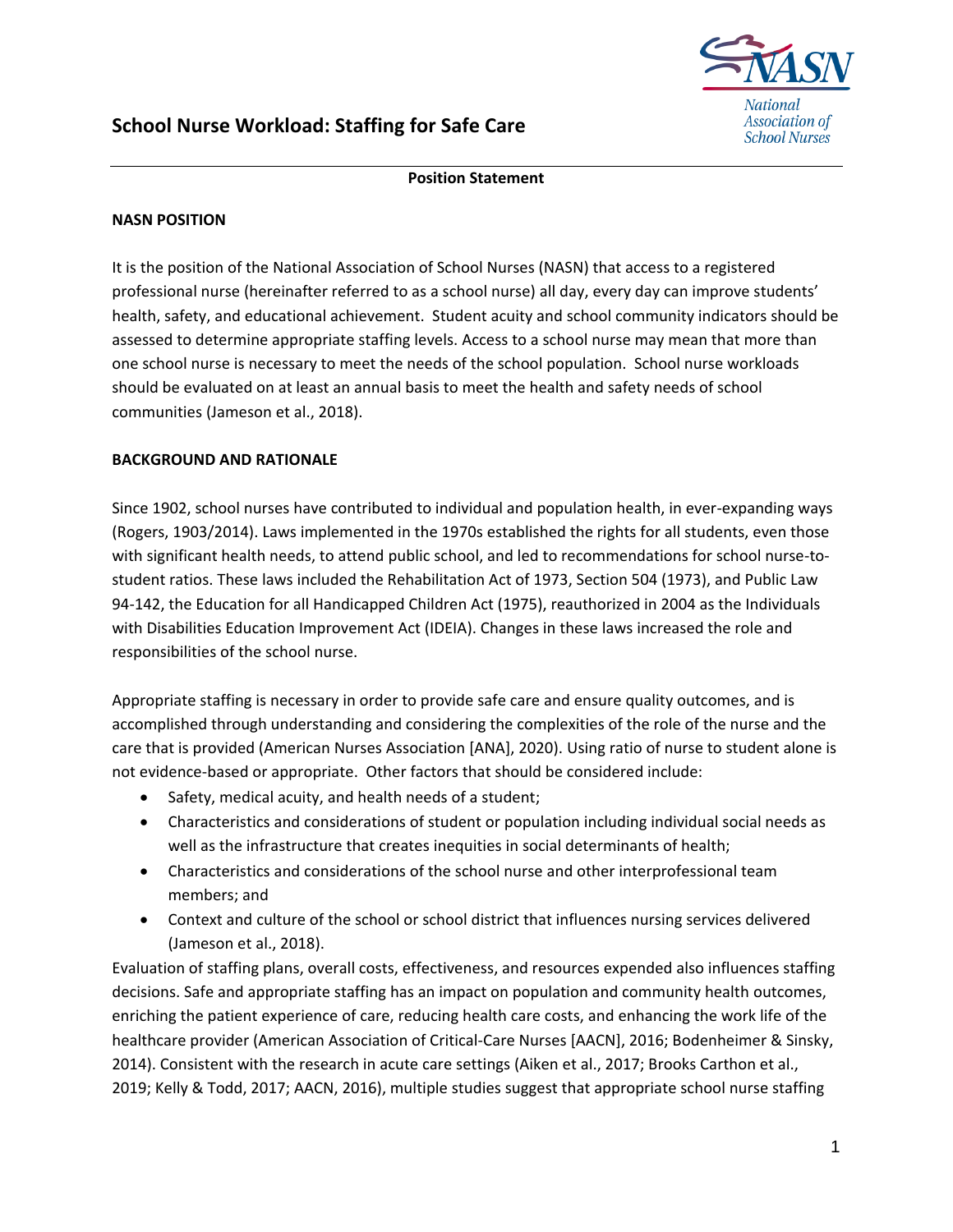has an impact on the health and academic outcomes of the students and the school community and contributes to reduced health care costs and a healthier population (Arimas-Macalino et al., 2019; Best et al., 2017; Daughtry & Engelke, 2017; Gormley, 2018; Hill & Hollis, 2012; Jacobsen et al., 2016; Nikpour & Hassmiller, 2017; Wang et al., 2014).

Little data exists on validated tools to determine school nurse staffing. Current best practice for staffing involves analyzing complex factors including number of students, social determinants, acuity levels, other responsibilities, barriers to care, current use of technology, and health care to adequately meet the health and safety needs of the children whose care is entrusted to schools (Jameson et al., 2018). Such a structure helps detail a 21st-century context for nurse staffing that recognizes the individual contribution and added value of each individual nurse as a provider of care (ANA, 2020). NASN recommends ongoing research to develop evidence-based health assessment and other tools that consider multiple factors for the development of staffing and workload models.

The school nurse provides the critical link to address gaps in healthcare by serving students and the school community as the health expert. School nurses can navigate and address socio-economic issues, physical health needs and health behavior factors; respond to student and community needs; and work as advocates and change agents.

NASN believes that school nursing services must be determined at levels sufficient to provide the range of health care necessary to meet the needs of school populations. NASN recommends continuing research developing evidence-based tools using a multifactorial health assessment approach for evaluating factors that influence student health and safety and developing staffing and workload models that support this evidence. All students need access to a school nurse every day. In addition to the number of students covered, staffing for school nursing coverage must include acuity, social needs of students, community/school infrastructure, and characteristics of nursing staff.

## **REFERENCES**

- Aiken, L. H., Sloane, D., Griffiths, P., Rafferty, A. M., Bruyneel, L., McHugh, M., Maier, C.B., Moreno-Casbas, T., Ball, J.E., Ausserhofer, D., Sermeus, W. (2017). Nursing skill mix in European hospitals: Cross-sectional study of the association with mortality, patient ratings, and quality of care. *British Medical Journal of Quality & Safety, 26*(7), 559–568. https://doi.org/10.1136/bmjqs-2016-005567
- American Association of Critical-Care Nurses. (2016). *AACN standards for establishing and sustaining healthy work environments. A journey to excellence*, Executive Summary (2nd. ed.). http://www.aacn.org/wd/hwe/docs/execsum2016.pdf

American Nurses Association. (2020). Principles for nurse staffing (3rd ed.). https://cdn2.hubspot.net/hubfs/4850206/PNS3E\_ePDF.pdf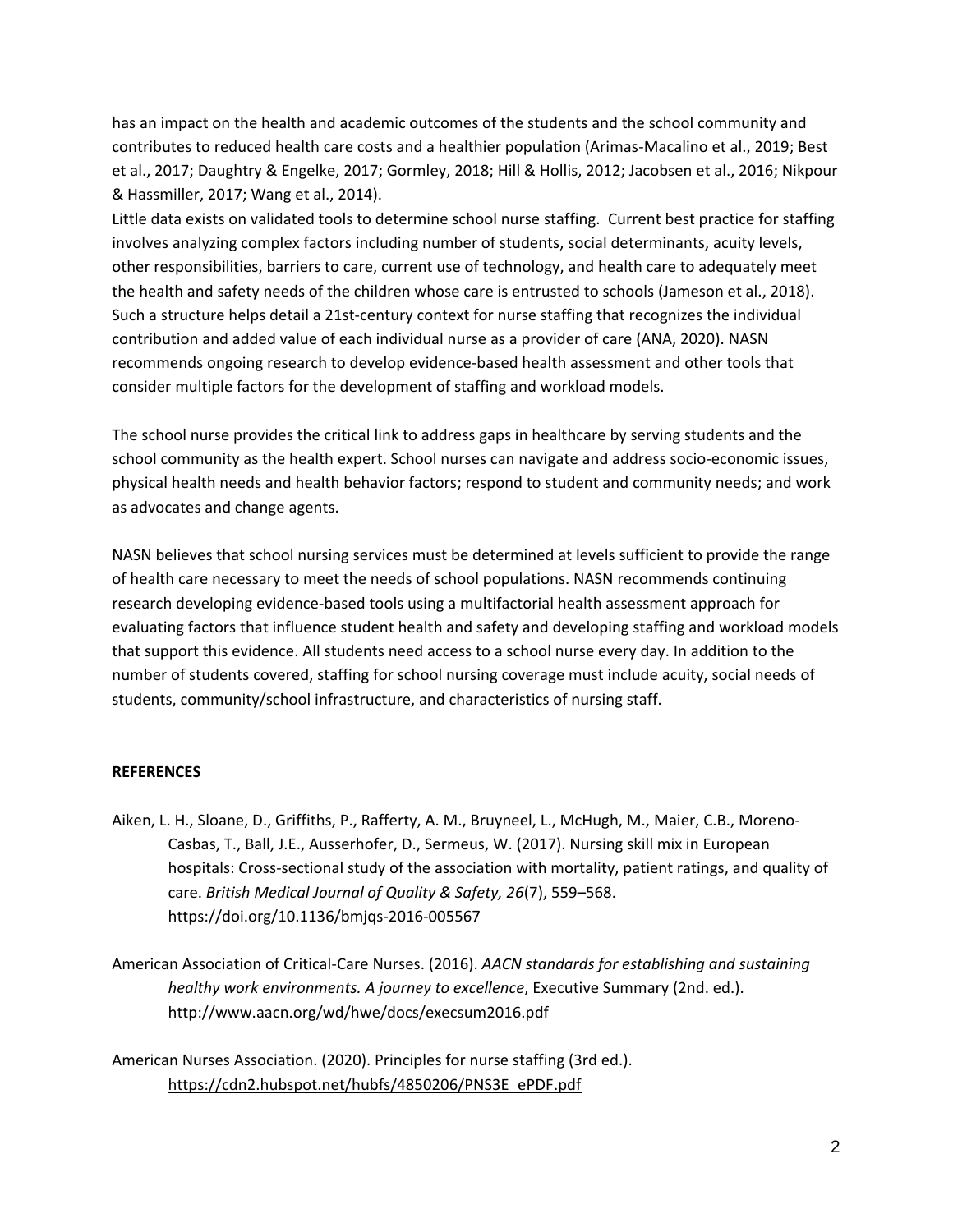- Arimas-Macalino, C., Weismuller, P. C., & McClanahan, R. (2019). Addressing illness-related chronic absences. *NASN School Nurse, 34*(6), 357–362. doi:10.1177/1942602X19852749
- Best, N. C., Oppewal, S., & Travers, D. (2017). Exploring school nurse interventions and health and education outcomes: An integrative review. *The Journal of School Nursing, 34*(1), 14–27. doi:10.1177/1059840517745359
- Bodenheimer, T., & Sinsky, C. (2014). From triple to quadruple aim: Care of the patient requires care of the provider. *Annals of Family Medicine, 12*(6), 573-576. doi:10.1370/afm.1713
- Brooks Carthon, J. M., Hatfield, L., Plover, C., Dierkes, A., Davis, L., Hedgeland, T., Sanders, A. M., Visco, F., Holland, S., Ballinghoff, J., Del Guidice, M., & Aiken, L. H. (2019). Association of nurse engagement and nurse staffing on patient safety. *Journal of Nursing Care Quality, 34*(1), 40–46. doi: 10.1097/NCQ.0000000000000334.
- Daughtry, D., & Engelke, M. K. (2017). Demonstrating the relationship between school nurse workload and student outcomes. *The Journal of School Nursing, 34*(3), 174–181. doi:10.1177/1059840517725790
- Gormley J. M. (2019). School nurse advocacy for student health, safety, and school attendance: Impact of an educational activity. *Journal of School Nursing, 35*(6), 401–411*.*  doi:10.1177/1059840518814294
- Hill, N.J., & Hollis, M. (2012). Teacher time spent on student health issues and school nurse presence. *The Journal of School Nursing, 28*(3), 181-186. doi: 10.1177/1059840511429684

Individuals with Disability Education Improvement Act (2004), 20 U.S.C. 1400 et seq.

- Jacobsen, K., Meeder, L., & Voskuil, V. R. (2016). Chronic student absenteeism: The critical role of school nurses. *NASN School Nurse, 31*(3), 178–185. doi:10.1177/1942602X16638855
- Jameson, B. E., Engelke, M. K., Anderson, L. S., Endsley, P. & Maughan, E. D. (2018). Factors related to school nurse workload. *The Journal of School Nursing, 34*(3), 211-221. doi: 10.1177/1059840517718063
- Kelly, L., & Todd, M. (2017). Compassion fatigue and the healthy work environment. *AACN Advanced Critical Care, 28*(4), 351-358. doi:10.4037/aacnacc2017283
- Nikpour, J., & Hassmiller, S. (2017). A full-time nurse for every school: A call to action to make it happen. *NASN School Nurse, 32*(5), 290–293. doi:10.1177/1942602X17723920

Rehabilitation Act of 1973, 29 U.S.C. § 504.